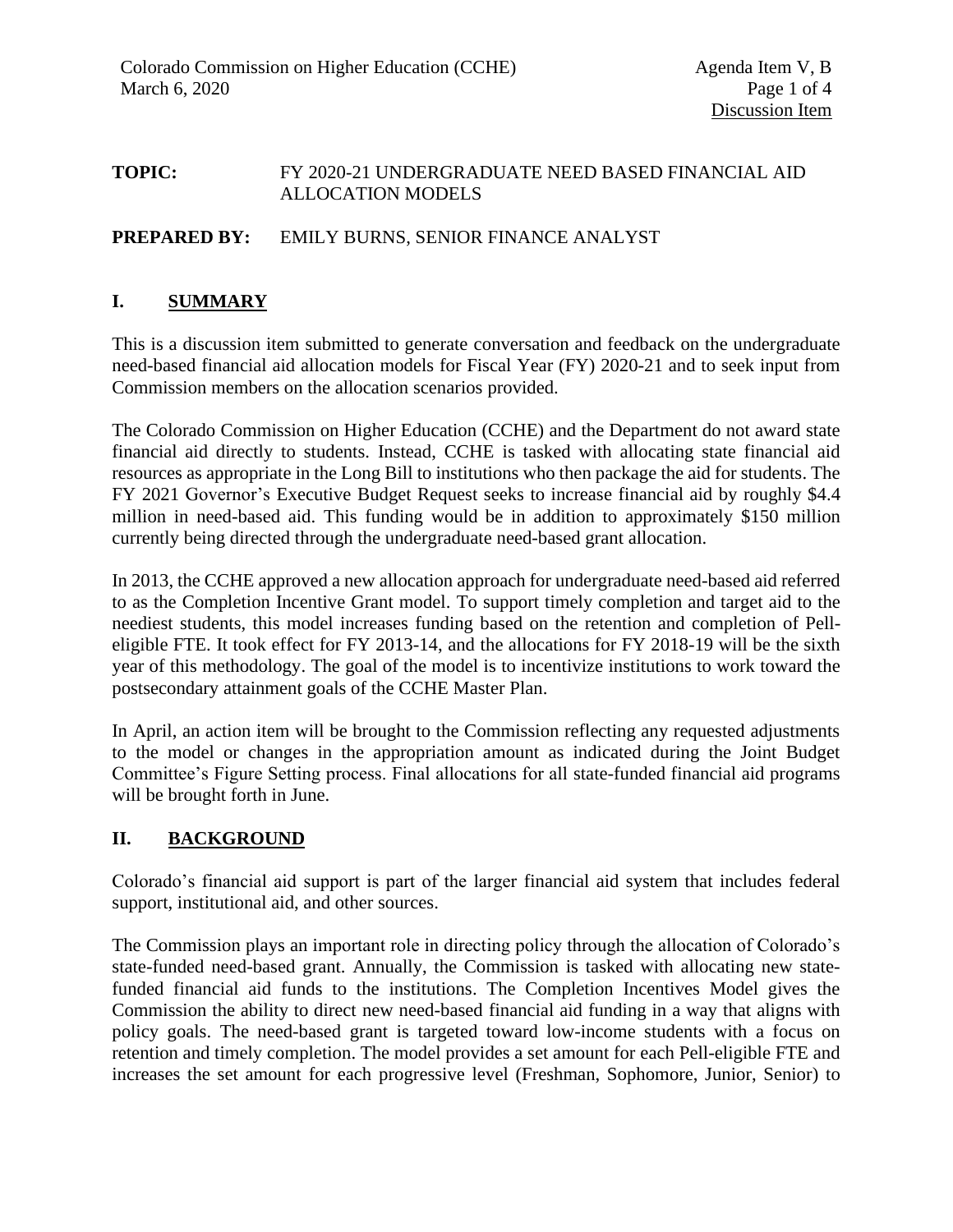incentivize institutions to provide supports that improve retention and progress of Pell-eligible students.

To encourage timely completion, the model includes an upper limit for advanced seniors by utilizing Pell Lifetime Eligibility Unit (LEU) data included on federal financial aid processing documents. As in past years, the advanced senior adjustment is broken out into a separate column for the proposed FY 2020-21 funding scenarios.

The Completion Incentive Grant model is in its eighth year of implementation in FY 2020-21. The Department uses guardrails to prevent large swings in institutional allocations year over year. Pell enrollment can be volatile but the inclusion of guardrails allows for a degree of institutional predictability while still acknowledging changes in Pell enrollment. The following table demonstrates the historical guardrail provisions that have been adopted by the Commission.

| History of Completion Incentive Grant Guardrails, FY 2013-14 through FY 2019-20 |                 |
|---------------------------------------------------------------------------------|-----------------|
| FY 13-14                                                                        | Inflation       |
| FY 14-15                                                                        | Min 20% Max 50% |
| FY 15-16                                                                        | Min 5% Max 30%  |
| FY 16-17                                                                        | Max 10%         |
| FY 17-18                                                                        | Min -7% Max 13% |
| FY 18-19                                                                        | $-1\% + 19\%$   |
| FY 19-20                                                                        | $-2\% +18\%$    |

The first-year allocation included a guardrail provision at the rate of inflation. The second-year allocation provided a minimum increase of 20% to each institution and an increase cap of 50%. For FY 2015-16, the overall state support for financial aid increased by 11%, and the CCHEadopted model had a minimum increase of 5% and a maximum increase of 30%. For FY 2016-17, funding for financial aid was held flat during the figure setting process, so need-based aid was allocated using a model with a 10% guardrail for stability. In FY 2017-18, need-based aid increased by approximately 3% and was allocated using a model that capped increases at 13% and decreases at 7%. In FY 2018-19, need-based aid increased at approximately 10%, and work-study increased by approximately 5%. The need-based aid increase and was allocated using a model that capped increases at 19% and decreases at -1% work-study was allocated by resident student fulltime equivalents (FTE). In FY 2019-20, need-based aid increased at approximately 17% and was allocated using a model that capped increases at 18% and decreases at -2%.

# **III. STAFF ANALYSIS**

Department staff actively engaged the Financial Aid Advisory Committee in discussions regarding the proposed models. In developing guardrails to compliment the Completion Incentives Model, the Committee generally supports stability with rewards for those increasing enrollment. Background information and a brief synopsis of the models were discussed with the Fiscal Affairs and Audit Standing Committee at its February 2020 meeting.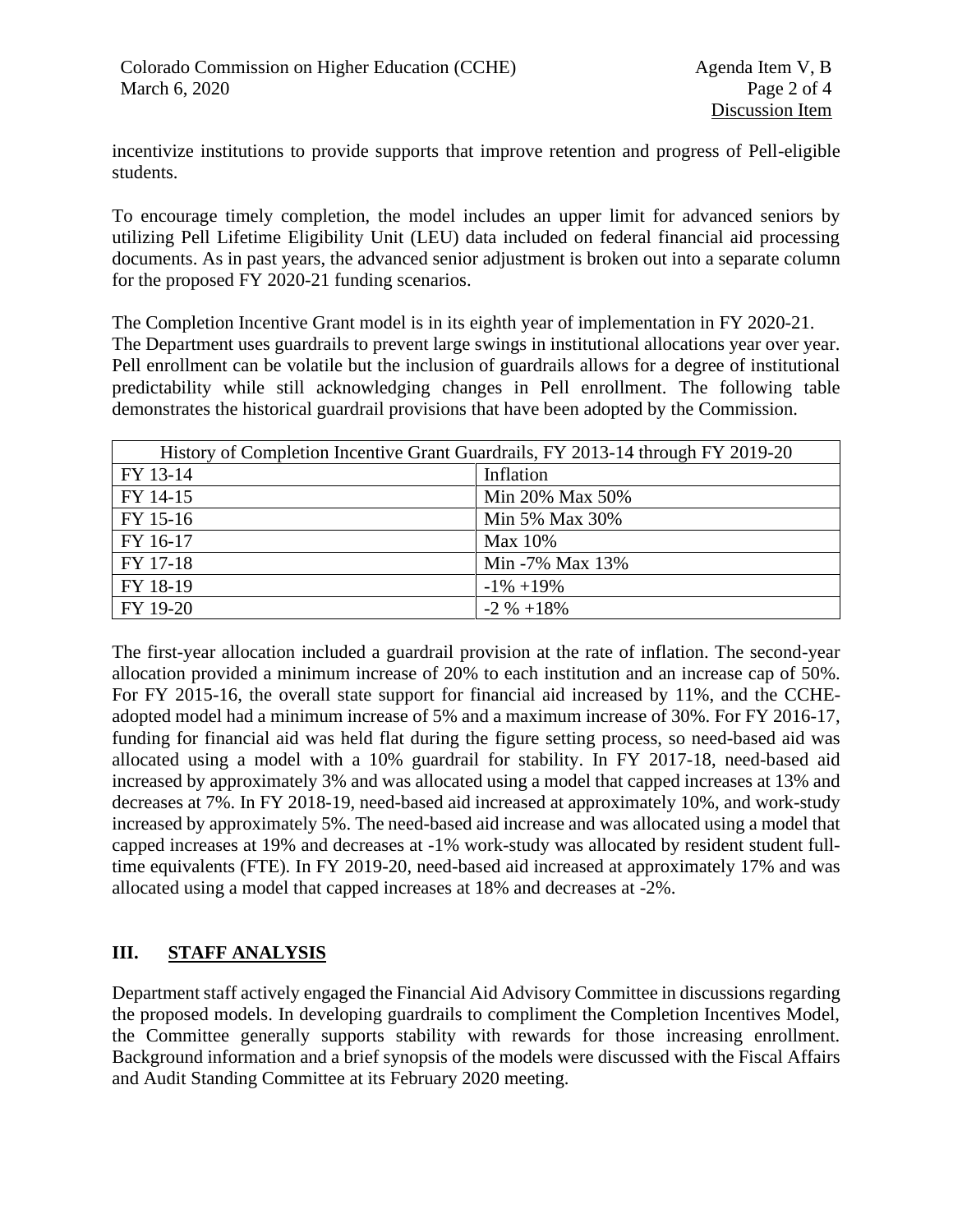#### **Summary Description of FY 2020-21 Draft Models**

As noted above, the Department proposed a November 1 budget request package that included an overall 2% increase to higher education. C.R.S. 23-3.3-103 requires that the state's student financial assistance program increase by at least the same percentage as the aggregate percentage increase to higher education. Given that legislative budgeting deliberations are still occurring, it is not yet clear what percentage increase higher education will receive, nor what the percentage increase for financial aid will be. The November 1 budget request did indicate that any increase to financial aid should be applied exclusively to need-based aid, staff does not anticipate this recommendation changing, regardless of the final percentage increase. Therefore, staff has provided three likely increase scenarios. Each scenario includes three separate guardrail options.

These models are not exhaustive; they merely provide options for consideration by the Commission and are intended to spur additional discussion. After discussion and input from the Commission during the March meeting, the Department staff will synthesize the input, gather additional feedback from the Financial Aid Advisory Group and the CFOs, and bring an action item to the April CCHE meeting with a recommended allocation model. Given that the increase to higher education will still be unkown by the April CCHE meeting, staff will likely propose multiple scenarios depending on the percentage increase that is decided for higher education.

Keep in mind while reviewing these models that the Pell-eligible EFC increased to \$5,576 for FY 20-21. This results in marginal adjustments to eligible FTE at each institution as individual EFC calculations fluctuate annually. Over the past several years, post-recession attrition has resulted in decreased Pell-eligible student enrollment. These enrollment shifts, paired with a modest increase to need-based financial aid in the November 1 budget request impact the student-level dollar amount, so while some institutions are receiving less overall funding, the amount institutions receive per-FTE varies based on the model parameters.

## **IV. STAFF RECOMMENDATION**

**There is no recommendation at this time; this item is for discussion only.**

## **V. STATUTORY AUTHORITY**

C.R.S. 23-3.3-102 (2): Assistance program authorized - procedure - audits.

(1) The general assembly hereby authorizes the commission to establish a program of financial assistance, to be operated during any school sessions, including summer sessions for students attending institutions.

(2) The commission shall determine, by guideline, the institutions eligible for participation in the program and shall annually determine the amount allocated to each institution.